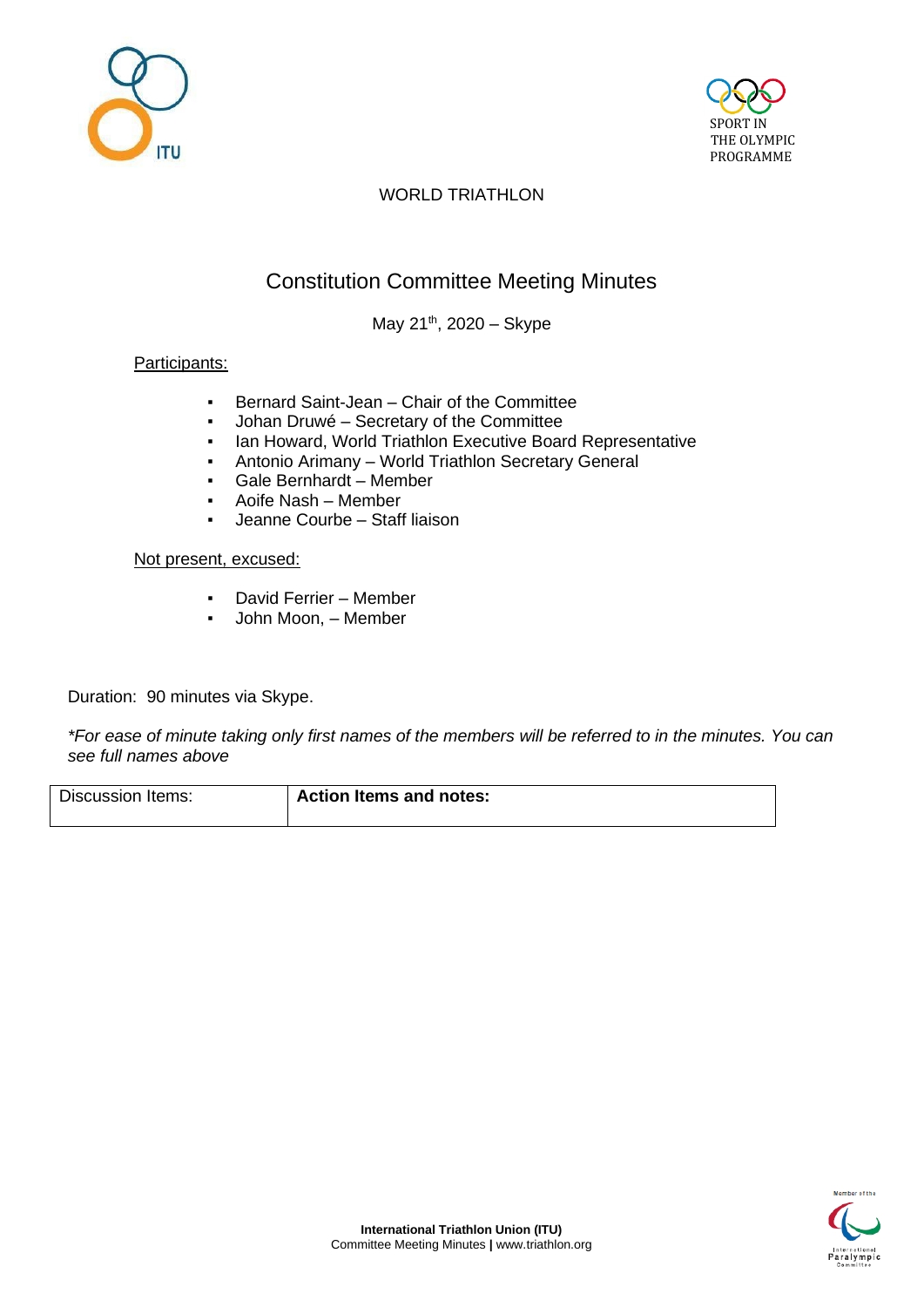



| <b>Discussion about the</b><br><b>Good Standing</b>                                                                          | Johan sent the document. Definition of Good Standing.<br>To be in Good Standing, the Member has to fulfil the<br>٠<br>conditions to become Member as well as the ones to<br>maintain the membership within World Triathlon.<br>A consequence of not being in good standing: shall not<br>$\bullet$<br>be able to have access on the development activity.<br>If a National Federation is not in Good Standing, it has<br>$\bullet$<br>no right to vote at Congress. But for how long?                                                                                                                                                                                                                                                                                                                               |
|------------------------------------------------------------------------------------------------------------------------------|---------------------------------------------------------------------------------------------------------------------------------------------------------------------------------------------------------------------------------------------------------------------------------------------------------------------------------------------------------------------------------------------------------------------------------------------------------------------------------------------------------------------------------------------------------------------------------------------------------------------------------------------------------------------------------------------------------------------------------------------------------------------------------------------------------------------|
| <b>Comments</b><br>about<br>the<br>potential debts of a National<br>Federation:                                              | It is not limited, it is for the period of the not in good<br>$\bullet$<br>standing.<br>debts should be part of the condition to maintain the<br>٠<br>membership. If one of debt within World Triathlon,<br>should be able to expulse this Member.<br>clarification about the requirement to maintain a<br>$\bullet$<br>membership includes also to pay fee and any other<br>debts or payment schedule.                                                                                                                                                                                                                                                                                                                                                                                                             |
| <b>Discussion about National</b><br>Federation aren't recognised<br>by their NOC or the<br><b>Continental Confederation:</b> | Discussion concerning the National Federations that<br>$\bullet$<br>are recognised by government but not by the NOC.<br>Discussion concerning what to do when the Continental<br>$\bullet$<br>Confederation's rules do not respect the ones of World<br>Triathlon.<br>In some cases, National Federation doesn't want to be<br>part of the Continental Confederation (because for<br>instance, of the affiliation fee that is considered as too<br>expensive), but want to get the membership within<br>World Triathlon. In these circumstances, can World<br>Triathlon accept a National Federation?<br>Suggestion from Ian that it should be strict and we<br>٠<br>shouldn't allow this happening.<br>Question from Gale about the existence in World<br>Triathlon's Constitution that a National Federation must |

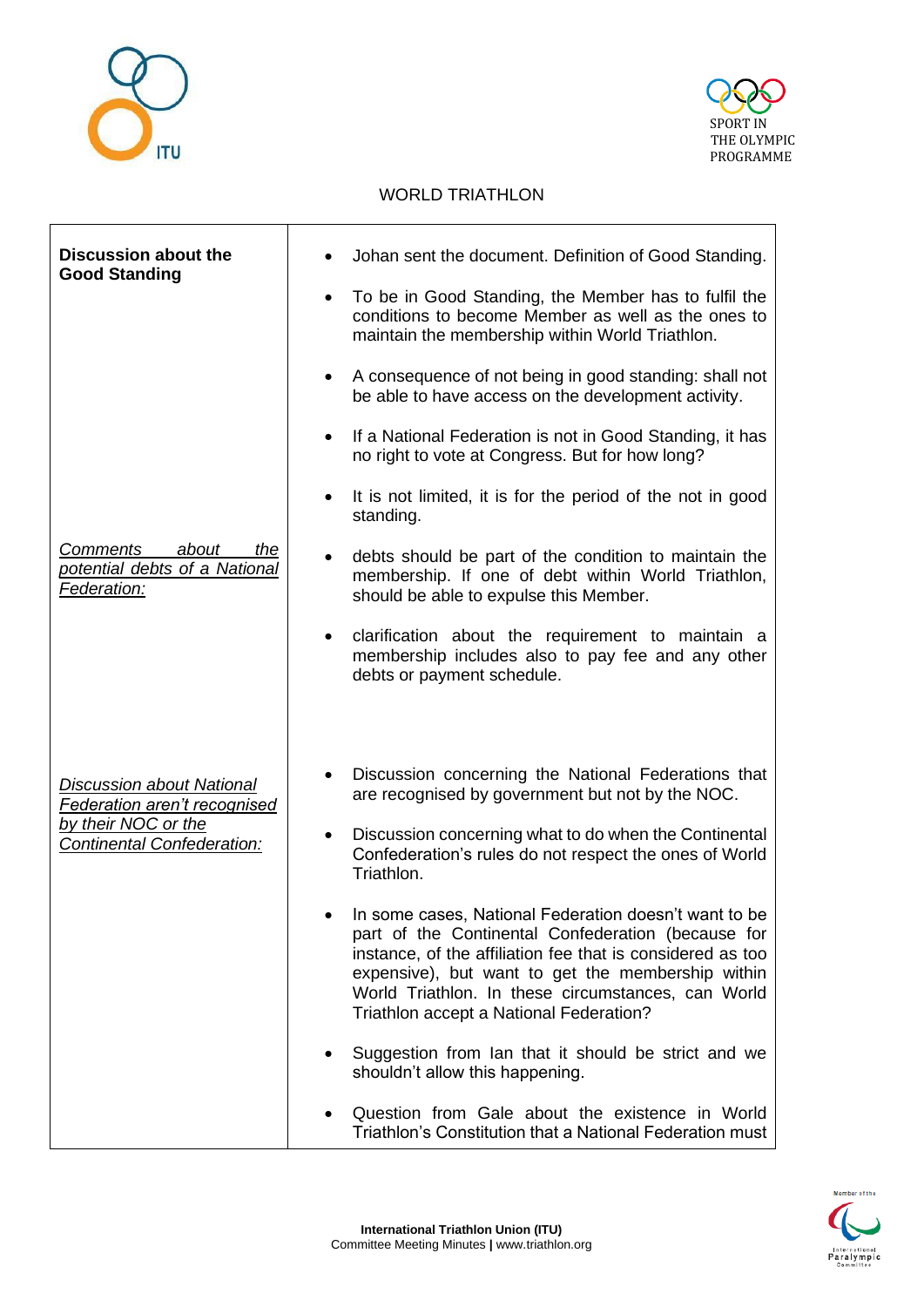



|                                       | be a member of its Continental Confederation to get the<br>membership within World Triathlon? The membership<br>has to be supported by the Continental Confederation.<br>Antonio proposes: if a National federation wants to be<br>part of World Triathlon, it has also to be part of the<br>Continental Confederation.                                                                                                                                                                                             |
|---------------------------------------|---------------------------------------------------------------------------------------------------------------------------------------------------------------------------------------------------------------------------------------------------------------------------------------------------------------------------------------------------------------------------------------------------------------------------------------------------------------------------------------------------------------------|
|                                       | Discussion about the situation where a Continental                                                                                                                                                                                                                                                                                                                                                                                                                                                                  |
|                                       | $\bullet$<br>Confederation suspends one of its Member, does World<br>Triathlon have to suspend it too?                                                                                                                                                                                                                                                                                                                                                                                                              |
|                                       | Should it be automatic, or raised to the Executive Board<br>$\bullet$<br>or the Tribunal?                                                                                                                                                                                                                                                                                                                                                                                                                           |
|                                       | Remind that the Congress has the final word if a<br>$\bullet$<br>National Federation is suspended or expulsed. The<br>Tribunal can temporally suspend a National Federation.                                                                                                                                                                                                                                                                                                                                        |
| <b>Judicial procedure</b><br>revision | Discussion about the revision of the World Triathlon<br>$\bullet$<br>Competition Rules (articles linked with any form of<br>protests and appeals).<br>Compare with the rules of others IF.<br>$\bullet$<br>Suggestions to simply to have one body which is<br>$\bullet$<br>relevant to take the final field of play decision.<br>Discussion about the composition of the Competition<br>$\bullet$<br>Jury.<br>A suggestion will be drafted for the Technical<br>$\bullet$<br>Committee to prepare a call with them. |